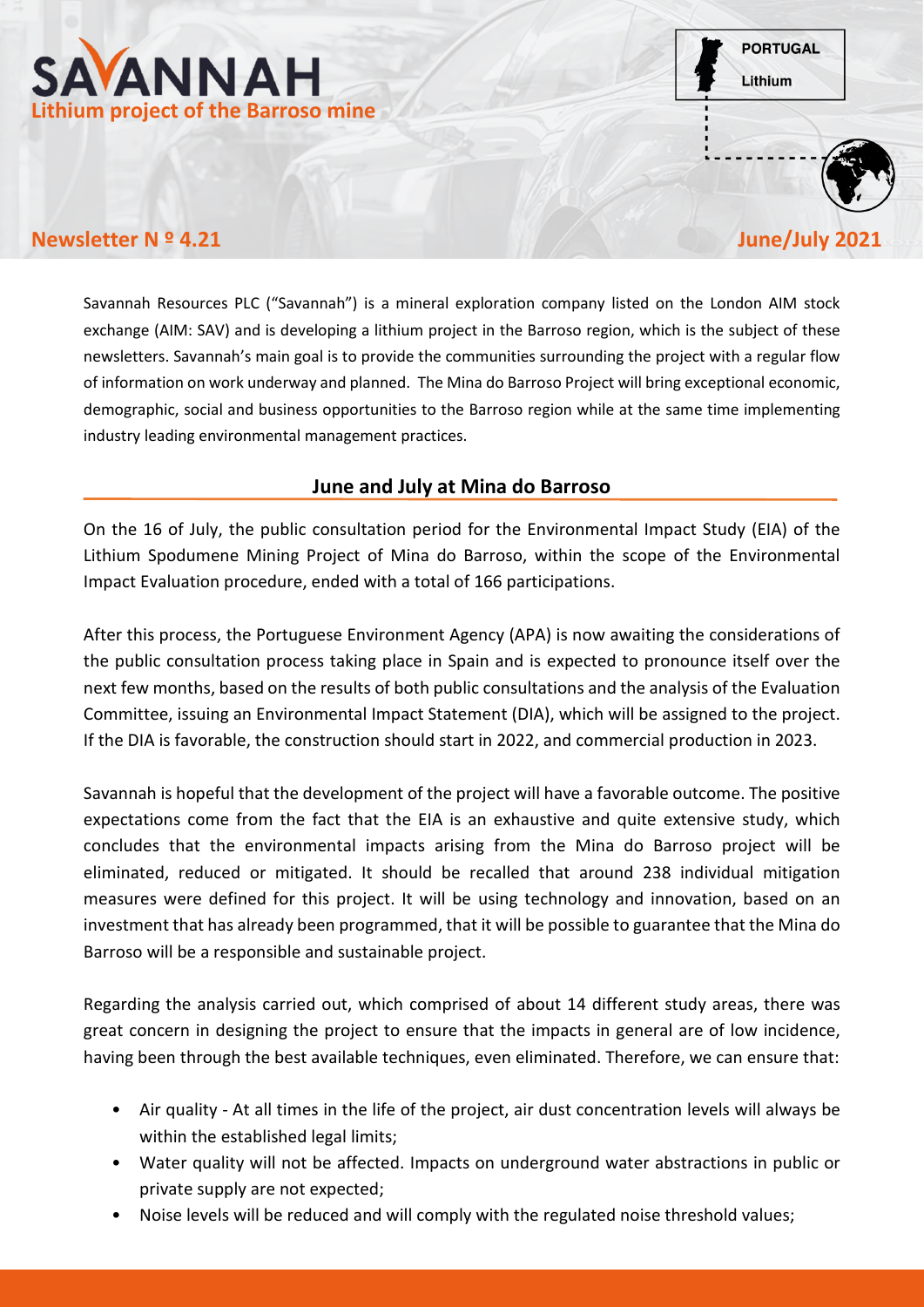- Vibration impacts that affect local populations are not expected. Mining activities have been designed taking into account the legal limits on permissible vibration in the infrastructure closest to the mine and with a safety factor imposed by Savannah itself to ensure that local populations are not impacted;
- Soil quality will be preserved, so no impacts are expected. A set of measures has been defined to ensure that this project will not cause any negative impact on local agriculture;
- Waste management is ensured by the Waste Disposal and Management Plan;
- The progressive rehabilitation will be carried out with the contour of the disturbed places in natural relief forms;
- Mining areas will be reused as lakes and can be used for hydropower for the storage of renewable energy.

Savannah also designed a Benefit Sharing Plan and a Good Neighborhood Plan. The first foresees the creation of a community fund to share the benefits of the Barroso Mine project with the surrounding communities. This plan envisages the creation of a community foundation with an investment of 500,000 euros per year by Savannah, which gives a total of 6 million euros in the total period of exploration of the mine. The Good Neighborhood Plan includes sharing some of the infrastructure built for the Barroso Mine project with the whole community, as well as some of the social services. This plan represents an investment of around 100,000 euros a year.

Reopened in May of this year, the Community Information Center in Covas do Barroso which has a 3D model of the project, has received some visitors who are interested in learning more about the Mina do Barroso mine expansion project and who have special curiosity to know how the on-site implementation will be. Savannah intends this to be a space dedicated entirely to the people of the land and to all the curious and interested, so it leaves the door open to all who wish to obtain more information about the project, as well as the planned mitigation measures, and get a closer look at the reality of how this project will be built.



**3D Model - Mina do Barroso**